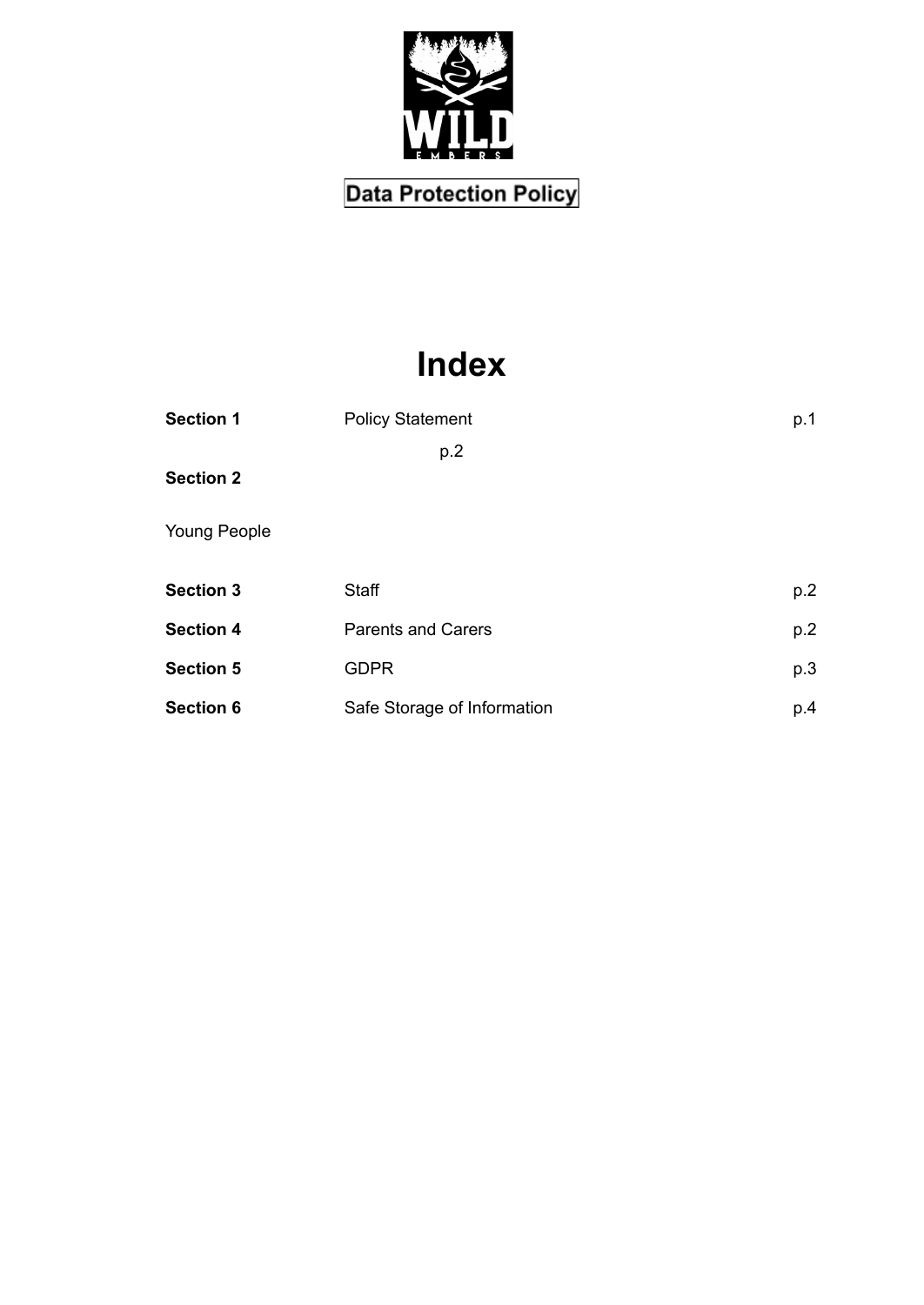## **1. Policy Statement**

Wild Embers are committed to providing a safe environment for staff, young people and families. Wild Embers recognises that trust is essential in achieving good practice and is the foundation for all relationships within Wild Embers Maintaining confidences is an integral part of building trust between young people, staff and the organization and will be respected at all times, apart from where it conflicts with reporting safeguarding concerns.

In addition, the Data Protection Act places an obligation on all organizations to implement the 8 guiding principles when obtaining, handling and storing personal information.

### **2. Young People**

2.1 Wild Embers is committed to ensuring that young people are able to share information with Staff in a confidential manner.

2.2 Young people can expect that any information they give to a member of staff or volunteer is treated as sensitive and confidential and will not be shared Unless:

2.2.1 The member of staff believes that the young person, or another person, is in danger or is being harmed. In this case the young person will be told that the information will be shared with the appropriate agencies and encouraged to agree with this.

2.2.2 The young person discloses that they are involved, or plan to become involved in acts of terrorism.

## **3. Staff**

3.1 All staff members at Wild Embers are expected to uphold the organizations commitment to confidentiality. This means that staff are expected to:

3.2.1 Keep records, files and documents stored in a safe and secure manner

3.2.2 Not discuss any information given by a young person in confidence, unless they have a safeguarding concern or the young person gives their permission.

3.2.3 Tell a young person when information cannot be kept confidential (erg. a safeguarding concern)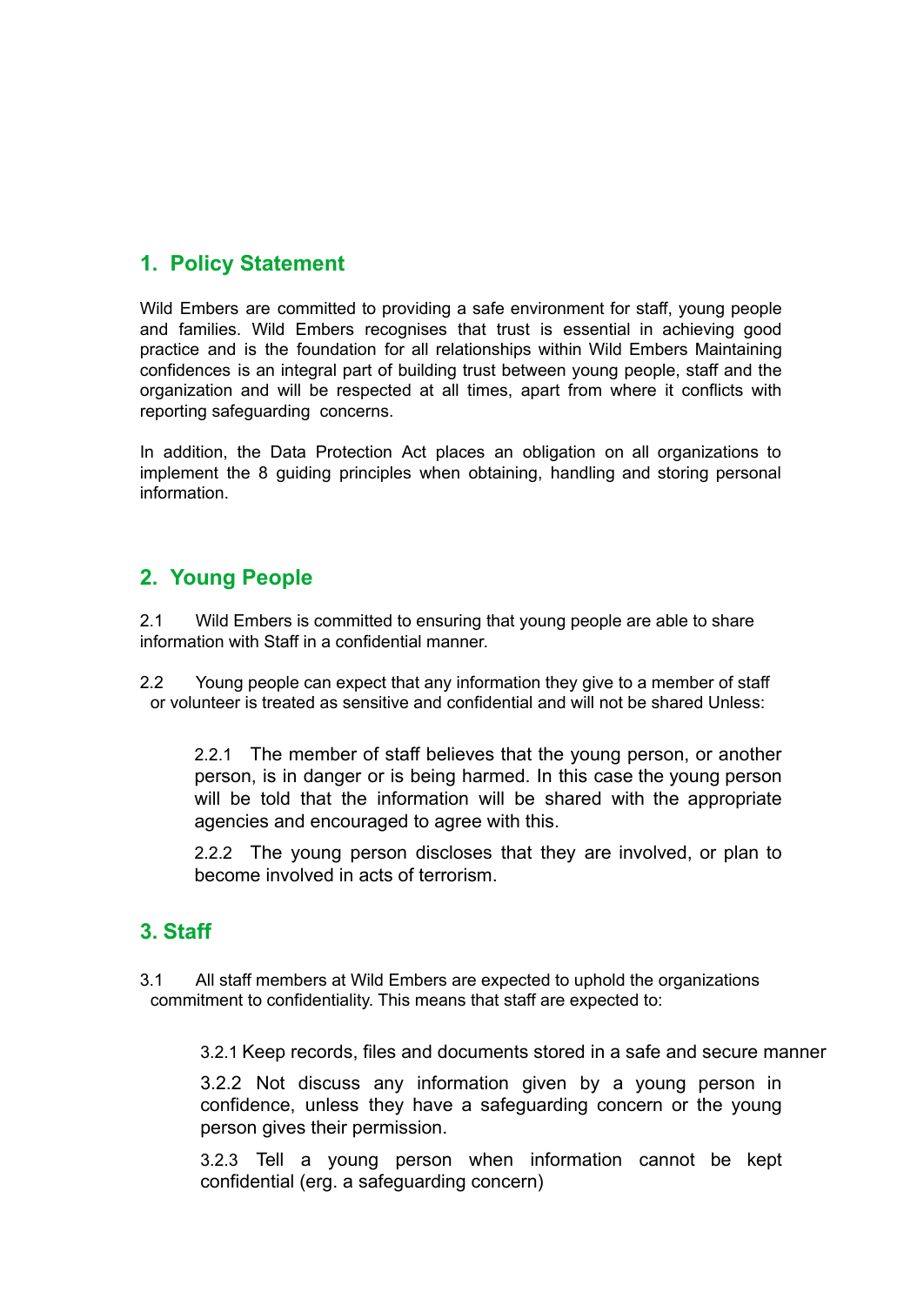3.2.4 Encourage a young person to talk to other people (erg. parents or guardians) or professionals where they feel it would be in the young person's interest.

3.2Members of staff and volunteers can expect that the organizational:

3.2.1 Provide them with a suitable means for storing confidential documents.

3.2.2 Ensure that their own information (erg. medical or emergency contact information, information contained in their personnel file) is stored securely, is kept confidential and only seen by colleagues in relation to their role.

3.2.3 Safely destroy personal information when the worker ceases to work for the organization.

3.2.4 Take disciplinary action where the Confidentiality Policy is not upheld (unless due to safeguarding concerns or a court order has been issued).

#### **4. Parents and Carers**

4.1 Parents/Carers of young people attending Wild Embers can expect that the information they provide (erg. medical information, contact information)will:

4.1.1 Be kept in a secure, confidential manner and only used for the purpose provided (erg. to safeguard the health and well being of the young person)

4.1.2 Will not share with other organizations without prior consent.

#### **5. GDPR**

5.1 As the new General Data Protection Regulation (GDPR) has now come into force, Wild Embers would like to advise all of our participants that we do not at any time pass on any personal data for marketing purposes.

5.2 This data shall be used to establish the terms of any business transactions for the safe and effective running of Wild Embers programmes

5.3 Data obtained shall be under the control of the Data Controller ( Wild Ember's Head Of Forest School) and shall be adequate, relevant and not excessive to our requirements.

5.4 Data shall be held for no longer than is necessary, and processed fairly and lawfully.

5.5 Appropriate technical and organisational measures shall be taken against unauthorized, or unlawful processing of data and against accidental loss, destruction or damage of the data.